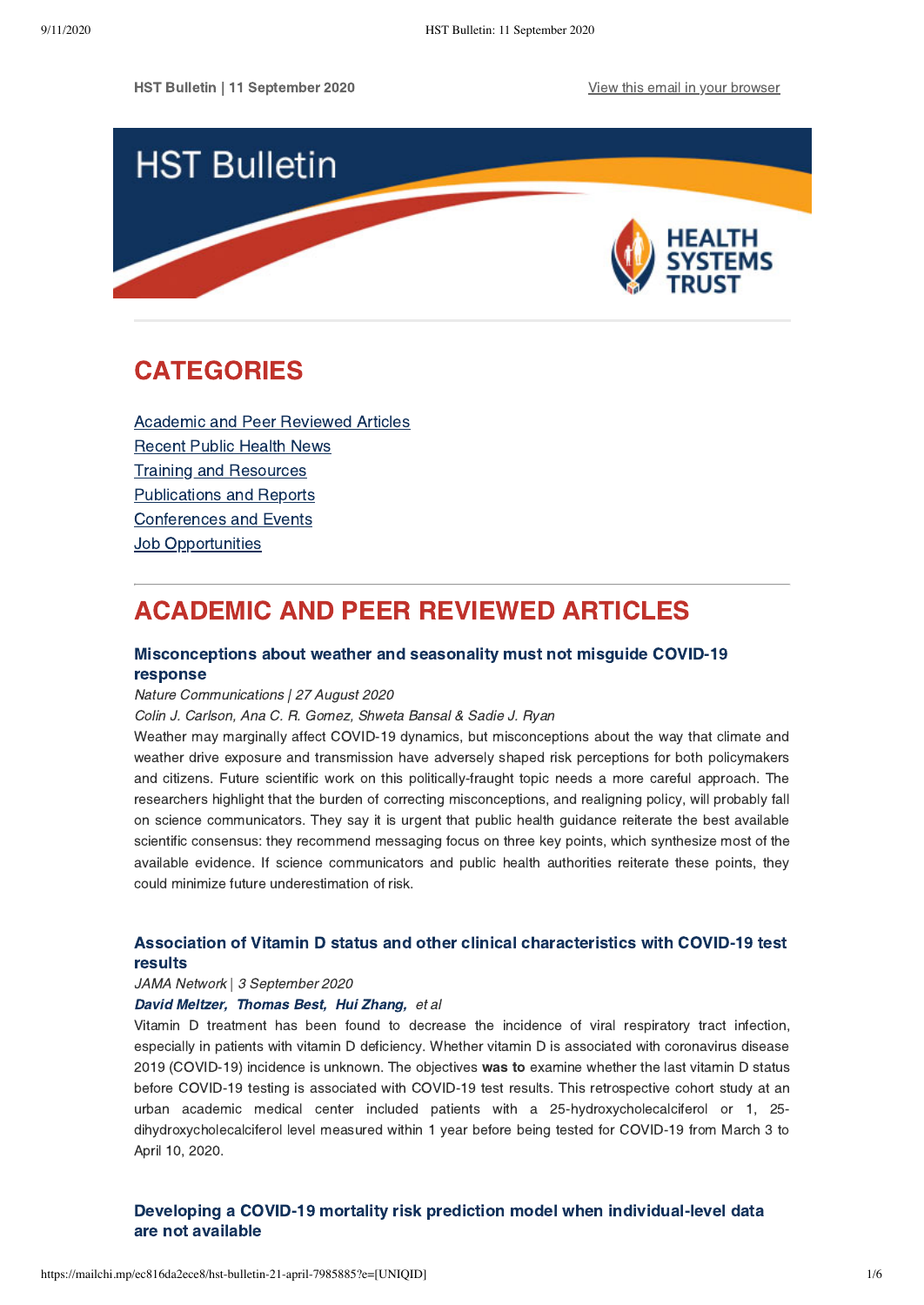#### Nature Communications | 7 September 2020

#### Noam Barda, Dan Riesel, Amichay Akriv, Joseph Levy, Uriah Finkel, et el.

At the COVID-19 pandemic onset, when individual-level data of COVID-19 patients were not yet available, there was already a need for risk predictors to support prevention and treatment decisions. Here, the research report a hybrid strategy to create such a predictor, combining the development of a baseline severe respiratory infection risk predictor and a post-processing method to calibrate the predictions to reported COVID-19 case-fatality rates. With the accumulation of a COVID-19 patient cohort, this predictor is validated to have good discrimination (area under the receiver-operating characteristics curve of 0.943) and calibration (markedly improved compared to that of the baseline predictor). At a 5% risk threshold, 15% of patients are marked as high-risk, achieving a sensitivity of 88%. The study demonstrates that even at the onset of a pandemic, shrouded in epidemiologic fog of war, it is possible to provide a useful risk predictor, now widely used in a large healthcare organization.

## [Projected health-care resource needs for an effective response to COVID-19 in 73](https://www.thelancet.com/journals/langlo/article/PIIS2214-109X(20)30383-1/fulltext) low-income and middle-income countries: a modelling study

#### The Lancet Global Health | 9 September 2020

Tessa Tan-Torres Edejer, Odd Hanssen, Andrew Mirelman, Paul Verboom and Glenn Lolong, et al Since WHO declared the COVID-19 pandemic a Public Health Emergency of International Concern, more than 20 million cases have been reported, as of Aug 24, 2020. This study aimed to identify what the additional health-care costs of a strategic preparedness and response plan (SPRP) would be if current transmission levels are maintained in a status quo scenario, or under scenarios where transmission is increased or decreased by 50%.

## [Characteristics, Comorbidities, and Outcomes in a Multicenter Registry of Patients](https://academic.oup.com/cid/advance-article/doi/10.1093/cid/ciaa1339/5903368) with HIV and Coronavirus Disease-19

#### Oxford Academic: Clinical Infectious Diseases | 9 September 2020

Dima Dandachi, Grant Geiger, Mary Montgomery, Savannah Karmen-Tuohy and Mojgan Golzy, et al People with HIV (PWH) may have numerous risk factors for acquiring Coronavirus disease-19 (COVID-19) and developing severe outcomes, but current data are conflicting. Healthcare providers enrolled consecutively by non-random sampling PWH with lab-confirmed COVID-19, diagnosed at their facilities between April 1st and July 1st, 2020. De-identified data were entered into an electronic Research Electronic Data Capture (REDCap). The primary endpoint was severe outcome, defined as a composite endpoint of intensive care unit (ICU) admission, mechanical ventilation, or death. The secondary outcome was the need for hospitalization.

#### [\(Return to Top\)](#page-0-1)

## <span id="page-1-0"></span>RECENT PUBLIC HEALTH NEWS

### [Countries Are Falling Behind In Tackling Non-Communicable Diseases, But 2030](https://healthpolicy-watch.news/countries-are-falling-behind-in-tackling-non-communicable-diseases/) Targets Are Still Within Reach

#### Health Policy Watch | 4 September 2020

Most countries in the world are not on track to reduce premature deaths from non-communicable diseases (NCD) by a third by 2030, according to a new NCD 2030 Countdown report published by The Lancet. "An estimated 150 million people will lose their lives too early from a noncommunicable disease over the next decade and right now NCDs are intensifying the impact of COVID-19," said Bente Mikkelsen, director of NCDs at the World Health Organization in a press release. But it's not too late to turn the tide, says Geneva-based NCD Alliance, a partner in the NCD Countdown Consortium that authored the report. Imperial College London and the World Health Organization are also a part of the Consortium. "The positive message from the study is that all countries still have options to reach SDG3.4 (the NCD target) by 2030 and in doing so save millions of lives," Nina Renshaw, director of Policy & Advocacy at the NCD Alliance told Health Policy Watch.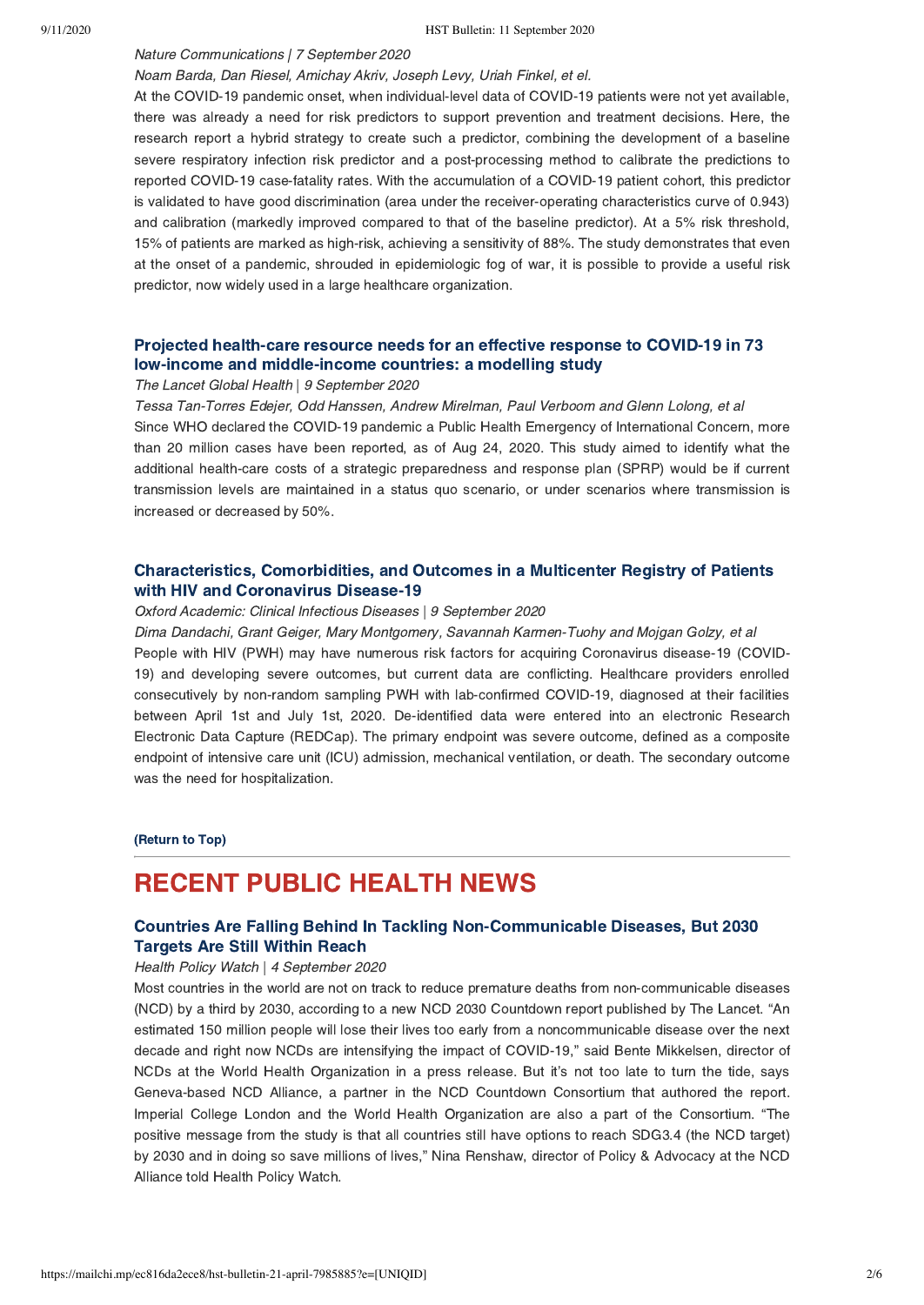### [Lockdown has worsened depression and could contribute to suicidal thoughts says](https://health-e.org.za/2020/09/04/lockdown-has-worsened-depression-and-could-contribute-to-suicidal-thoughts-says-mental-health-group/) mental health group

#### Health-e News | 4 September 2020

Nearly two-thirds of South Africans surveyed said their mental health worsened during lockdown, while some said they experienced suicidal thoughts. About 65% of people had heightened stress challenges during the first few weeks of lockdown in South Africa, according to a survey conducted by the South African Depression and Anxiety Group (SADAG). The mental health organisation surveyed 1,214 South Africans about their state of mental health during the first few weeks of the lockdown. Of the participants, about 12% of them said that they were feeling suicidal. Even before lockdown, South Africa has about 23 people dying by suicide and 230 serious attempts a day, according to SADAG. Now the Covid-19 pandemic and the effects of lockdown may have worsened rates of depression and suicide. "We need to understand that suicide does not happen out of the blue. There's a series of events and most of the time suicide is deeply entrenched in depression. It becomes action as a result of one having being depressed. For the longest time, that person at the end of the day does not see hope," says clinical psychologist Anele Siswana.

#### [Clean Air For All: Towards A Global Community Of Action](https://healthpolicy-watch.news/clean-air-for-all-towards-a-global-community-of-action/)

#### Health Policy Watch | 8 September 2020

September 7 was the first International Day of Clean Air for blue skies launched by the United Nations' General Assembly. It aims to build a global community of action that calls on countries to work together to tackle air pollution and provide clean air for all. As the COVID-19 lockdowns reminded us of from Wuhan to Los Angeles to New Delhi, air pollution does not have to lead to fatality, and can drop dramatically when sources of emissions cease as a result of political decisions. In many places around the world, people rediscovered for the first time in decades what clean air looks like. In his keynote address, the secretary-general of the United Nations António Guterres urges, "We need dramatic and systemic change. Reinforced environmental standards, policies and laws that prevent emissions of air pollutants are needed more than ever.

#### [Mayo Clinic Q and A: Preparing children for back to school](https://newsnetwork.mayoclinic.org/discussion/mayo-clinic-q-and-a-preparing-children-for-back-to-school/)

#### Health Policy Watch | 8 September 2020

DEAR MAYO CLINIC: I have two children, ages 6 and 12. Our family has been wrestling with what to do in terms of sending our children back to school as our local school district has given us several options that include in-person and online learning. Do you have any advice for how we can make the best choice and any extra safety measures we can take if they return to school in-person? **ANSWER**: Going back to school this year has taken on new meaning and a new set of worries for parents. Schools must balance the educational, social and emotional needs of their students along with the health and safety of students and staff in the midst of the evolving COVID-19 pandemic…(continues)

### [Congratulations to Dr Andy Gray, an active member of the editorial board for HST's](https://joppp.biomedcentral.com/joppp-award-winners-2020) South African Health Review

Andy was recently named one of three winners of the Helen-Clark-JoPPP Award in 2020 by the Journal of Pharmaceutical Policy and Practice based on the scientific merit of their work, as well as the impact of their work on patients, decisions makers and on governments.

[\(Return to Top\)](#page-0-1)

## <span id="page-2-0"></span>TRAINING AND RESOURCES

#### [Webinar 8: Health in the anthropocene: health promotion 2.0 and healthy cities 2.0](https://www.who.int/healthpromotion/webinar-series-8-health-in-anthropocene/en/)

Date and time: 9 October 2019 | 5:00 pm | Geneva time (GMT + 1)

Speaker: Dr Trevor Hancock, Retired Professor and Senior Scholar of Public Health and Social Policy, University of Victoria, Canada

Webinar link: [https://who.webex.com,](https://who.webex.com/) Meeting number: 929 991 025

Overview: It is becoming increasingly clear that the Earth's natural systems are under threat from human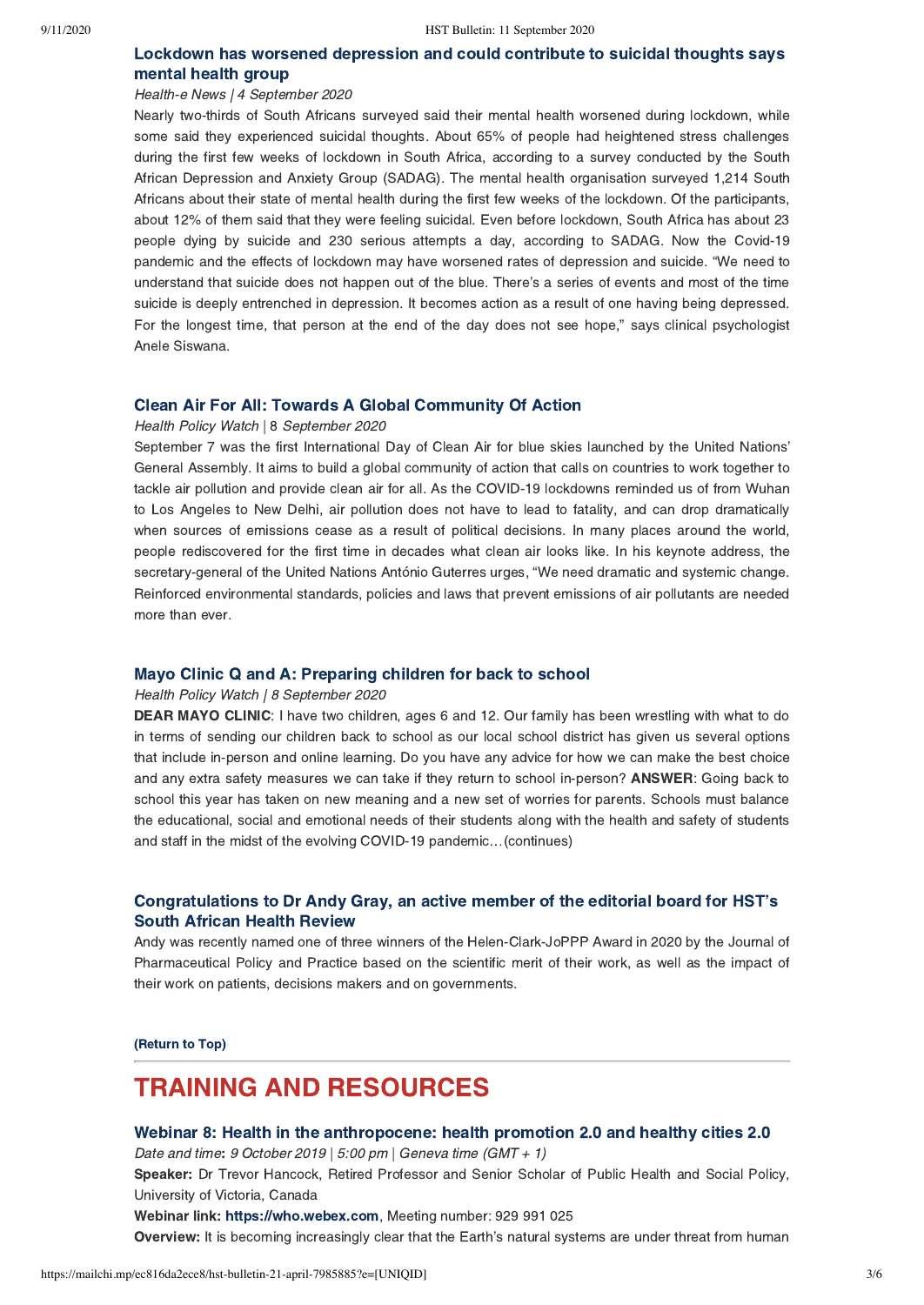#### 9/11/2020 HST Bulletin: 11 September 2020

activity, and this threatens the health of the human population of the Earth (not to mention that of a myriad of other species). We are seeing not only climate change but declines in the populations of many species, widespread pollution and ecotoxicity, ocean acidification and depletion of such key resources as freshwater, forests, fisheries and farmlands. Responding to this situation has to be a priority for those working in health promotion. In this webinar, Dr Hancock will first describe the three aspects of the Anthropocene (geological, ecological and socio-cultural) and the implications for health. He will then discuss the role of health promotion in addressing the Anthropocene as an issue of socio-cultural transformation (Health Promotion 2.0), with particular attention to the concept of a One Planet City/Region (Healthy Cities 2.0).

#### [\(Return to Top\)](#page-0-1)

## PUBLICATIONS AND REPORTS

## COVID-19 and HIV: 1 moment, 2 epidemics, 3 opportunities—how to seize the [moment to learn, leverage and build a new way forward for everyone's health and](https://www.unaids.org/en/resources/documents/2020/20200909_lessons_hiv_covid) rights

#### UNAIDS | 9 September 2020

This new report by UNAIDS examines how the experience of tackling HIV can help inform and guide effective, efficient, people-centred and sustainable COVID-19 responses. Please click on the link below to download the publication.

## [The Rockefeller Foundation and ACCESS Health International Launch a Report](https://accessh.org/books/tackling-covid-19-pandemic-through-integrating-digital-technology-and-public-health-linking-experiences-in-china-to-the-world/) Uncovering the Role of Digital Technology in Tackling Covid-19

#### Health Policy Watch | 9 September 2020

The Rockefeller Foundation and ACCESS Health International has launched a new report on the important role digital technology can play in response to pandemics like Covid-19. The report, titled Tackling Covid-19 Pandemic through Integrating Digital Technology and Public Health: Linking Experiences in China to the World, offers governments and business leaders around the world key insights from China's experiences in tackling Covid-19, with the aim of further enabling effective responses against the virus. With support from The Rockefeller Foundation, ACCESS Health International conducted a systematic study, documenting and sharing both policy initiatives and technology solutions used to support the public health system in China throughout the pandemic. To download the report, [please visit: https://accessh.org/books/tackling-covid-19-pandemic-through-integrating-digital](https://accessh.org/books/tackling-covid-19-pandemic-through-integrating-digital-technology-and-public-health-linking-experiences-in-china-to-the-world/)technology-and-public-health-linking-experiences-in-china-to-the-world/

#### [The South African Health Review \(SAHR\) 2021 Call for Abstracts is now open!](https://www.hst.org.za/media/Pages/SAHR-2021-Call-for-Abstracts.aspx)

Health Systems Trust | Closing date: 31 October 2020

Prospective authors are invited to submit abstracts that examine health-sector responses to the COVID-19 pandemic, particularly from the perspectives of strengthening health systems; leadership and governance; resource allocation and financing; service delivery, human resources, and medical equipment and supplies. Please click on the link below for further details.

#### [National HIV & TB HCW Hotline survey](https://tinyurl.com/y3csemo9)

Are you a healthcare worker in the field of HIV in SA?

You are invited to take part in a research study being run by the National HIV & TB HCW Hotline at the University of Cape Town (UCT) to understand knowledge of parts of the new ART guidelines.

It would be appreciated if you could take the time to help with this anonymous short survey for healthcare workers. They are collecting this data to know whether you have received enough support and training about the new ART guidelines.

The survey data will be collected anonymously. There is an optional prize draw after completion (details stored separately from survey answers, to protect anonymity).

They hope to use the results to design interventions to assist healthcare workers and improve the transfer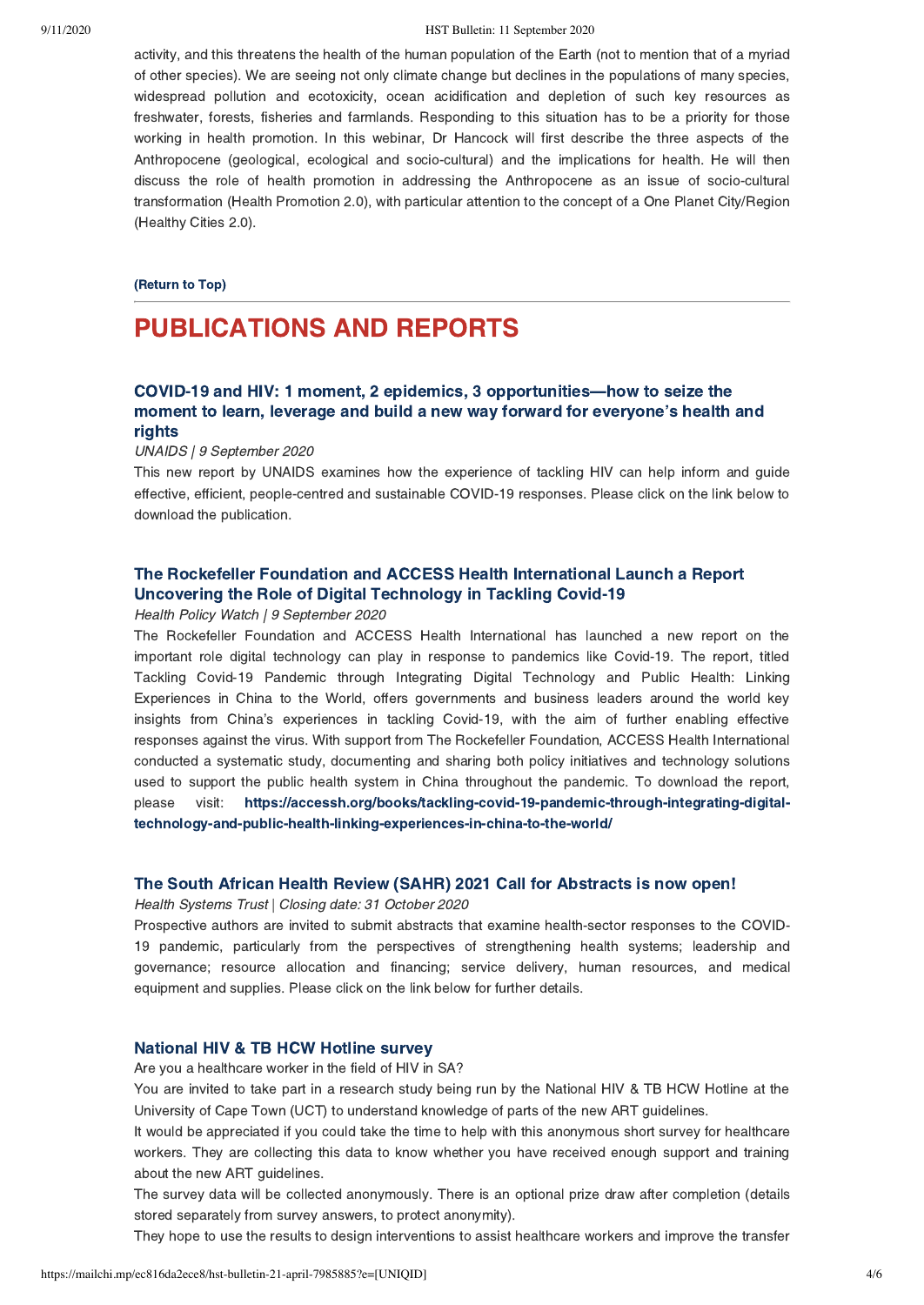of important ART-related information to the patient.

The survey can be accessed at [https://tinyurl.com/y3csemo9](https://protect-za.mimecast.com/s/QbGgCKOG8VuLAmDSMSPho?domain=tinyurl.com) and will be open for four weeks.

[\(Return to Top\)](#page-0-1)

## <span id="page-4-0"></span>CONFERENCES AND EVENTS

### World Patient Safety Day – [Health worker safety: a priority for patient safety](https://tinyurl.com/yxnjdsn6)

17 September 2020

Free zoom webinar for all health workers 10h00 -11h35 Led by the Directorate QA at the National Department of Health and supported by the BHPSA (Better Health Programmes South Africa)

#### Programme:

10h00 – 10h15: Opening address – Dr ZL Mkhize, the SA Minister of Health 10h15 – 10h25: Patient safety a world health priority – Dr OL Kaluwa, WHO Country Office 10h25 – 10h35: Carers caring for other carers: psychosocial support in the frontline – Dr C Lee - Healthcare Workers Care Network 10h35 – 10h45: Infection prevention and control (IPC): precious lessons and priorities – Prof S Mehtar - Member of Ministerial Advisory Committee (MAC) for COVID-19 and co-chair of National IPC working group 10h55 – 11h05: Occupational health and safety – Mr D Manamela – Member of MAC for Healthcare worker safety, representing DENOSA 11h05 – 11h25: Questions and answer session – All 11h25 – 11h35: Closing – Programme Director

Zoom Link to register:  [https://tinyurl.com/yxnjdsn6](https://protect-za.mimecast.com/s/hRG-Cj2BY9Ikp4JHRvWIU?domain=tinyurl.com)

### [Why advancing prevention? Dr Grania Brigden, Director of The Union's TB](https://conf2020.theunion.org/2020/08/why-advancing-prevention-dr-grania-brigden-director-of-tb/) Department

#### The Union Conference News | 27 August 2020

Prevention is key to ending tuberculosis (TB). Yet it has been long neglected as a research and operational priority. Preventing lung disease is more urgent than ever as the world responds to the COVID-19 pandemic, which is pushing health systems worldwide to breaking point. That is why prevention will take centre stage at the 51st Union World Conference on Lung Health, 20-24 October 2020. The conference theme, Advancing Prevention, draws on commitments made at the United Nations High-Level Meeting on TB in 2018, which promised to end the TB emergency by preventing hundreds of thousands of infections and deaths every year.

[\(Return to Top\)](#page-0-1)

## JOB OPPORTUNITIES

Our job vacancies are currently closed. Please do consult the Health Systems Trust website [www.hst.org.za](http://www.hst.org.za/) (careers section) on a regular basis for updates.

[\(Return to Top\)](#page-0-1)